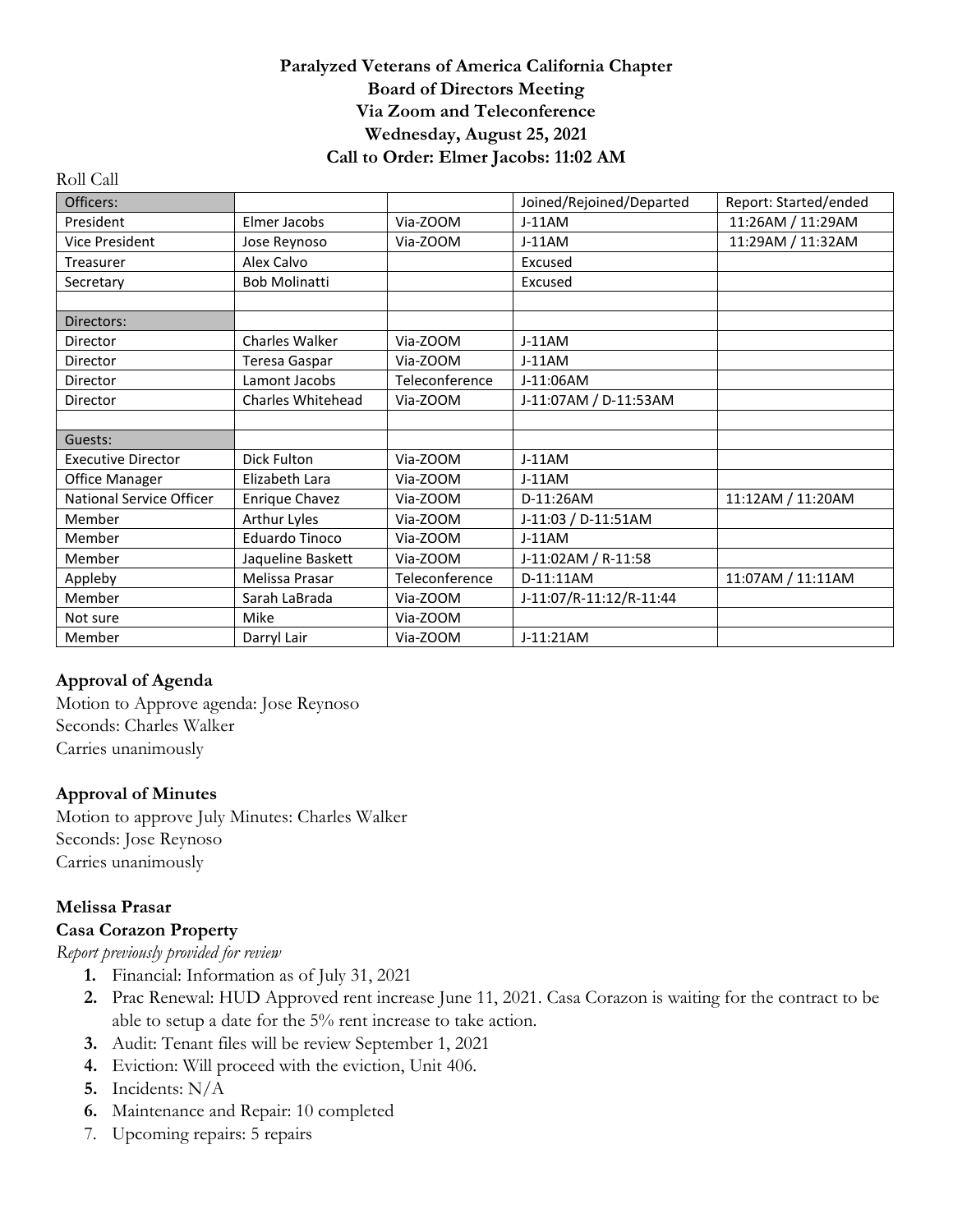#### **Enrique Chavez National Service Officer**

- Number one issue is Covid-19- Enrique sent a screenshot of numbers to PVACC, the difference been vaccinated and not vaccinated.
- V1 went back again to half SCI and half overflow from the hospital.
- V1 and V2 AC units went down, because of this situation staff moved some of the patients to T2.
- We are still not allowed on campus under Volunteer Services.
- Site visit will be virtual, PVACC is thinking to be part of it after BINGO on a Tuesday.
- Dr. Ronnigan is retiring by the end of Aug / Dr. Cy will not be part of SCD. Two positions will be open, will bring this up at the site visit.
- Dr. Chin will be working at SCI and helping with and can min.
- Sepulveda Clinic- Working on opening it up, with one Dr./Social Worker/Nurse. Will be used for small things, so members will not have to drive to Long Beach and can use Sepulveda Clinic if closer.
- Loma Linda- Next project is to work on getting a better SCI coordinator. Question by Mbr. Arthur Lyles to Enrique Q: Does SCI have plenty of staff to cover all 4 wards? A: Down 28-29, nurses flow from ward to ward, will bring it up to site visit. Got authorization to hire 8 LVN's, they will be available daytime/nighttime.

## **President's Report:** Elmer Jacobs

*Report previously provided for review*

- Giving thanks to Members, Volunteers and Guest for everything they do for the chapter.
- Asking directors for Committees Reports, to please step up and provide reports.
- Delta virus- To be extra precautions and to get vaccinated.
- SUCCESSFUL National Veterans Wheelchair Games!!

### **Vice President/National Director's Report:** Jose Reynoso

*Report previously provided for review*

- New Vice President for the Chapter, Jose will be attending a meeting Oct for new updates.
- National is asking Jose to help with the white and red books to be translated to Spanish. It will help members from Puerto Rico.
- Virtual meetings will continue before and after Oct.

### **Motion to accept standing committee reports as read:**

*Report previously provided for review* Motion: Lamont Jacobs Seconds: Jose Reynoso seconds. Carries unanimously

# **New Business 11:33AM by Elmer Jacobs**

- Encourage members to go out and participate in different events.
- Asked directors to look at the spreadsheet of members requesting reimbursement and to vote for the total amount, instead of voting individual.

11:35AM Dick asked if the \$100 cap can be removed. Because multiple members are requesting reimbursement for more than \$200-\$1,000 dollars per ticket.

• Total amount: \$16,573.

### **Motion to remove the \$100 cap:**